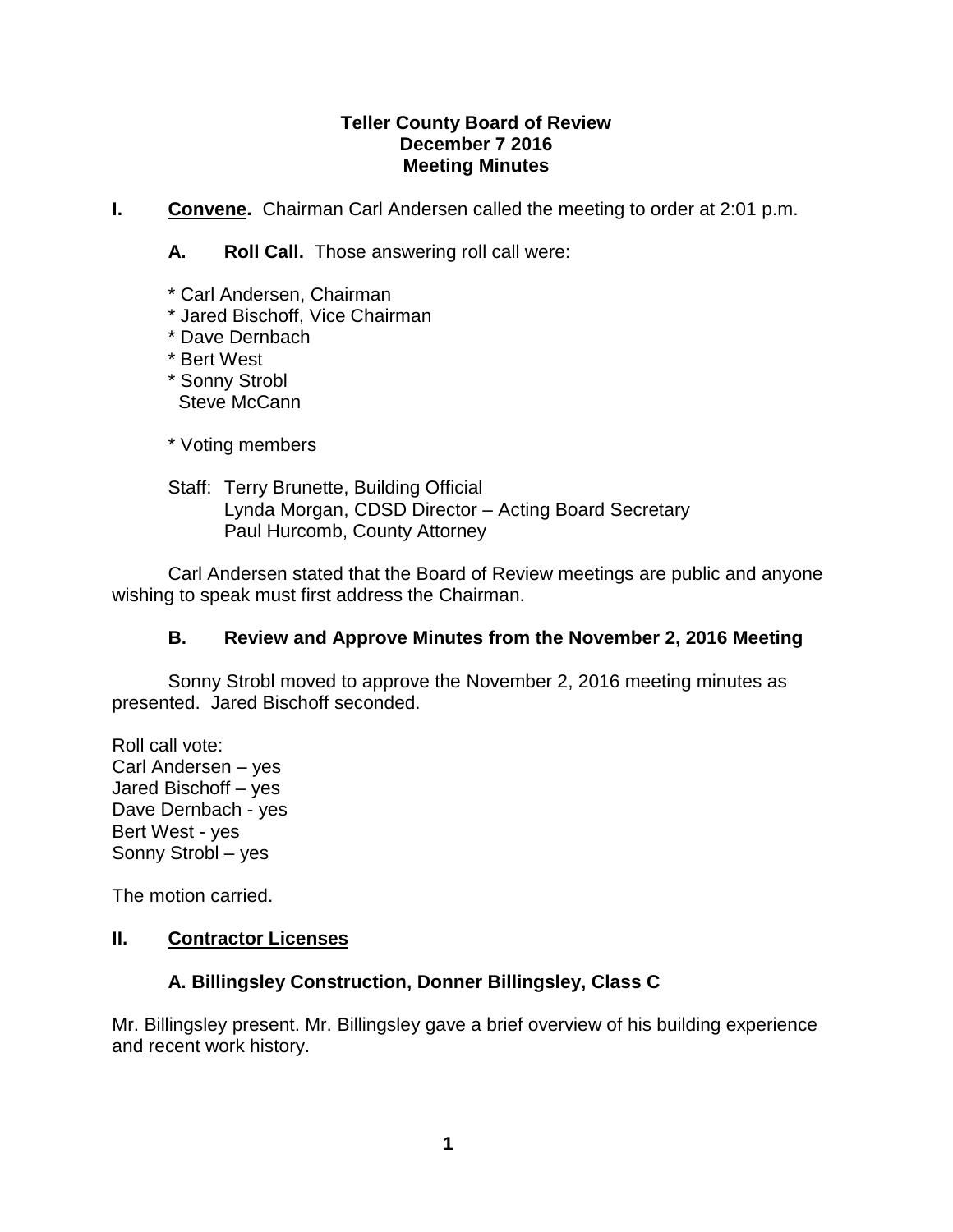There was further discussion between the applicant and the Board. The Board reviewed the submitted packet and asked Mr. Billingsley clarifying questions.

Mr. Billingsley stated that he has was a foundation and framing sub-contractor for many years, has project management background and supervised custom home projects in Aspen and Glenwood Springs from foundation to turn key. Mr. Billingsley started his company with deck, remodel, and framing type projects, not ground up construction and has evolved to a full build company. He holds a Regional Building Department license.

Carl Andersen opened this matter up for public comment. Jim Harris, Teller County Building inspector asked what class license the applicant was requesting. Carl Andersen confirmed a Class C license. Close public comment.

Jared Bischoff moved to grant Billingsley Construction with Donner Billingsley as the examinee, a Class C license. Dave Dernbach seconded.

Roll call vote: Carl Andersen – yes Jared Bischoff – yes Bert West – yes Sonny Strobl - yes Dave Dernbach – yes

The motion carried.

## **III. Board Discussion**

#### **A. Consider and recommend to the Teller County Board of County Commissioners term renewal request of regular member Jared Bischoff**

The Board discussed the letter of interest submitted by Jared Bischoff for a term renewal request.

Bert West moved to recommend to the Teller County Board of Commissioners the term renewal request of regular member Jared Bischoff. Carl Andersen seconded.

Roll call vote: Carl Andersen – yes Jared Bischoff – abstained Bert West – yes Sonny Strobl - yes Dave Dernbach – yes

The motion carried.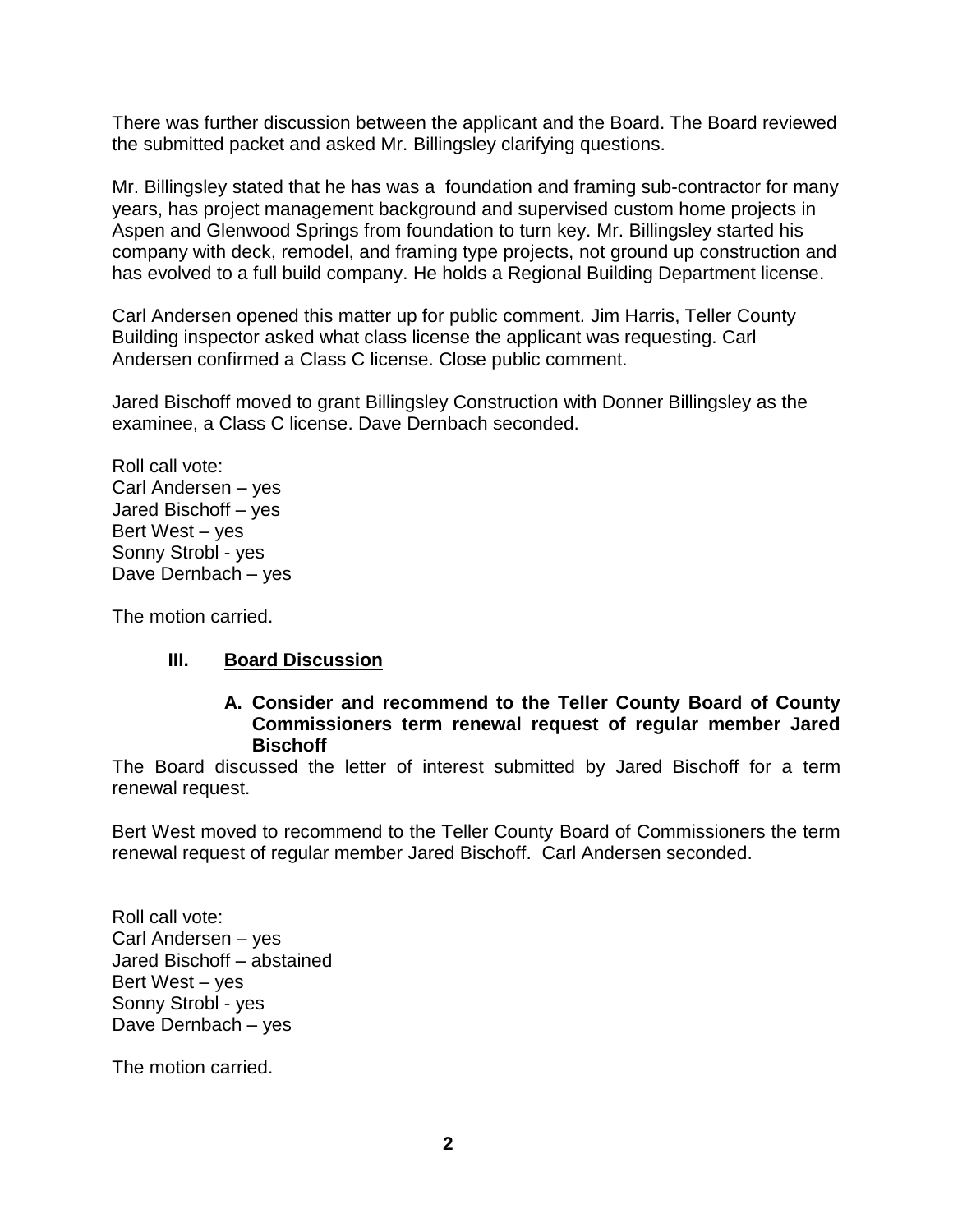## **B. Consider and recommend to the Teller County Board of County Commissioners the adoption of the 2015 International Building Codes and the amendments to the Teller County Building Code**

Terry Brunette provided additional changes to the proposed draft of the Teller County Building Code presented at the November 2, 2016 meeting. The Board discussed the draft and the proposed changes, which included but was not limited to the following:

Article II – Licenses and Registration Section 102.c Examination

Article III – International Residential Code Section R105.2 – Work exempt from permit Section R105.3 – Application for permit Section R110.2 – Use and Occupancy Section R402.1 – Wood foundations Section R502.2 – Design and construction (floors) Section R602.3 – Design and construction (wall) Section R602.7 – Headers

Article XII – International Energy Conservation Code

Carl Andersen opened this matter up for public comment. Those present were Teller County Building inspectors Jim Harris and Richard Troeger. Terry Brunette presented a written comment about the proposed code adoption received from Tammy Bailey of P K Enterprises, dated November 30, 2016 and the Board discussed the items listed in Ms. Bailey's letter.

Jim Harris asked the Board to reconsider keeping exception #1 regarding the square footage of accessory structure to 120 square feet rather than the proposed 200 square feet in section R105.2. The Board and Mr. Harris discussed specifics related to the request for the reduction in square footage.

Bert West moved to keep section R105.2 exception #1 as it is currently worded to keep the 120 square foot limit versus moving to the 200 square foot limit in the 2015 International Residential Code. Carl Andersen seconded.

Roll call vote: Carl Andersen – yes Jared Bischoff – yes Bert West – yes Sonny Strobl - yes Dave Dernbach – no

The motion carried.